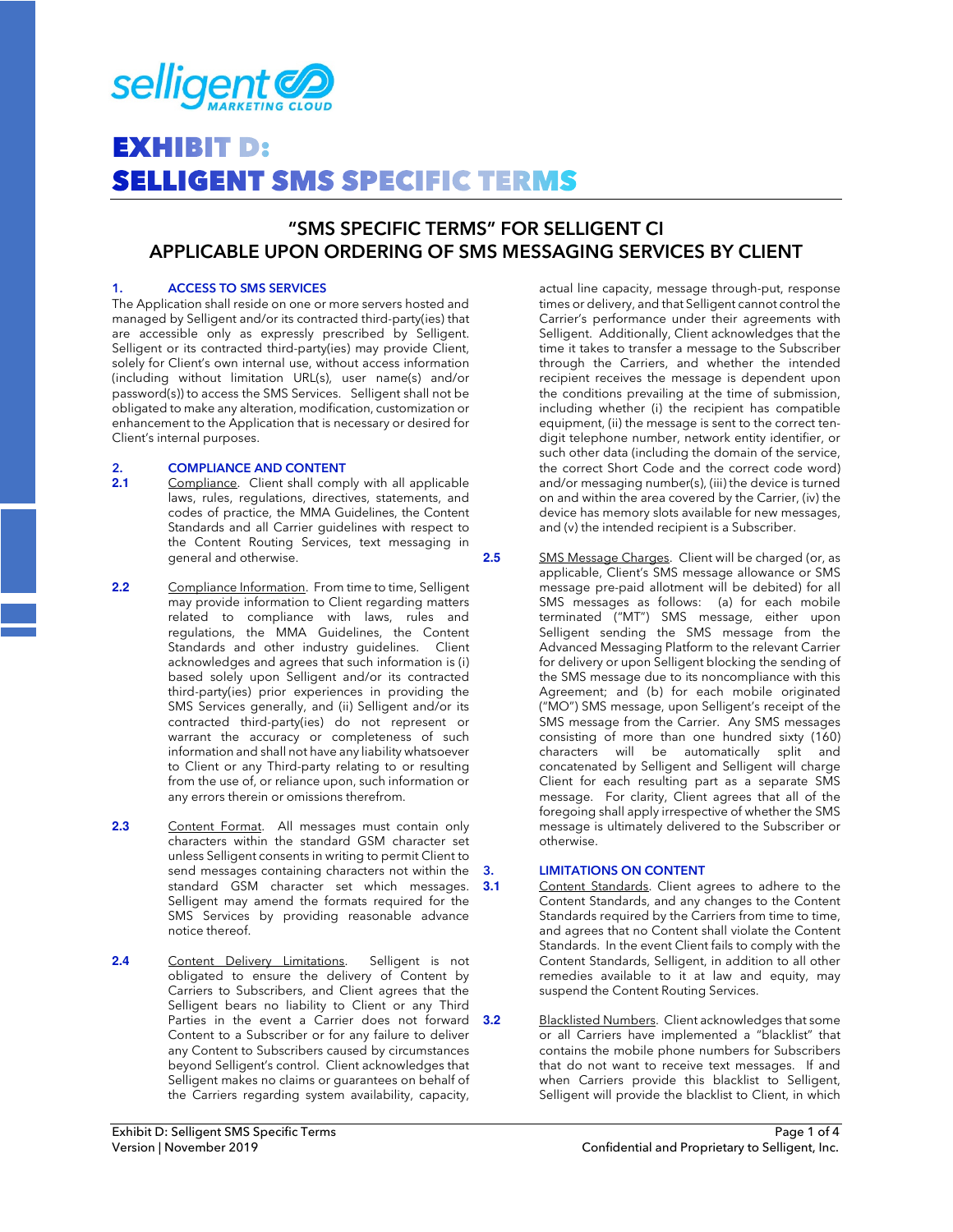case Client will not send any Content to any number on the blacklist.

- **3.3** Content Disclaimer. Client agrees that Selligent and/or the Carriers, in their sole discretion, may reject sending all or part of any Content. Selligent will notify Client as soon as reasonably practicable if Content is being rejected by Selligent and the reasons for the rejection. Client agrees that Selligent will not be liable for rejection of any Content. Client is solely responsible for ensuring that the Content it supplies is accurate, complete and correct, and shall be solely responsible for all claims or liability arising from the distribution and publication of Content. Selligent shall have no obligation to read, proofread or correct any Content supplied by Client, nor shall Selligent have any responsibility for the accuracy, completeness or correctness of any Content supplied by Client, nor shall it have any obligation to read any Content to determine whether it contains Confidential Information.
- **3.4 Filtering.** Selligent reserves the right to filter or have filtered Content without the prior written permission of Client, without assuming any obligation to filter such Content, to ensure compliance with this Agreement, Selligent agreements with Third Parties (including Carriers) and applicable laws and regulations. Any blocked Content will be subject to applicable SMS message fees (or, as applicable, debit from Client's SMS message allowance or SMS message pre-paid allotment).
- **3.5** Third-party Consents for Content. Client agrees not to send Content that requires a Third-party's consent unless it has obtained that consent in writing. Selligent may delay or suspend the delivery of any Content until Client has provided Selligent with evidence, reasonably satisfactory to Selligent, that Client is authorized to send the Content.
- **3.6 Suspension.** Selligent may, without terminating this Agreement and without any liability to Client or any Third-party, immediately suspend part or all of the SMS Services due to any of the conditions set forth below. Selligent will notify Client as soon as reasonably possible and if such suspension is a direct result of any action by Client, Client will take reasonable steps to fix such problems. The reasons for possible suspension include but are not limited to:
	- (a) Selligent's reasonable belief that it is obligated to comply with an order, instruction or request of any court, administrative tribunal, governmental or regulatory body;
	- (b) Maintenance or repair of the SMS Services;
	- (c) Carrier request;
	- (d) Selligent's belief that the Content and/or the use of the Content Routing Services or any part thereof is violating the law, the Content Standards, the MMA Guidelines or the terms of this Agreement;
	- (e) Unauthorized or fraudulent use of the Content Routing Services, or if Client's use of the Content Routing Services is causing or may cause damage to the SMS Services or to a Carrier's system;
- (f) Any breach by Client of its obligations set forth herein; or
- (g) Failure of Client to pay any amount within agreed payment terms.

Client shall remain responsible for payment of all fees (including without limitation all subscription and other recurring fees) otherwise applicable to any period of suspension where the reason for such suspension is related to Client's actions or inactions.

#### **4. SUBSCRIBER OPT-IN/OPT-OUT MECHANISM**

Client agrees to comply with, and be solely responsible for compliance with, all "opt-in" and "opt-out" requirements for receiving messaging (including Content) under all applicable laws, Content Standards and MMA Guidelines. Client shall provide a short code response, website, and Client care email in which Subscribers can indicate to Client whether they wish to receive or cease receiving Content. For example, a response of "stop" to a text message would mean that the subscriber has "opted out" and should no longer receive text messages from Client. Client shall immediately comply with any Subscriber request to cease receiving Content. Client shall provide contact information (at a minimum an email address) for Client's Client service at the same time and in a noticeable location (i.e., on the same web page or in the same SMS) as Subscribers register for Client's messaging services. Client must include an obvious notice that "other charges may apply" at the same time and location (i.e., on the same web page or in the same SMS) as Subscribers register for Client's messaging services.

#### **5. CARRIER MANDATED CONTENT STANDARDS**

Carriers prohibit the sending of certain types of Content over their systems including, without limitation, the types listed below. Carriers also reserve the right to amend their list of prohibited Content at any time. Accordingly, Client may not submit Content to the SMS Services of any type listed below or of any type otherwise prohibited by the Carriers. Selligent reserves the right, in its sole discretion, to modify the list upon written notice to Client, including as required by any Carrier.

- Unlawful, obscene, profane, threatening, libelous, slanderous, defamatory or otherwise objectionable.
	- Facilitates an illegal activity.
	- Sexually explicit content or language.
- False, misleading or likely to mislead or deceive (including, without limitation, information relating to the source or the author of the message).
- Violates any intellectual property rights or any other rights of any person or entity.
- Invades any person's privacy.
- Unlawfully promotes or incites hatred (including, without limitation, any transmissions constituting or encouraging conduct that would constitute a criminal offense, give rise to civil liability, or otherwise violate any applicable law).
- Contains any spamming or flooding element or any advertising, marketing or promotional materials or information, solicitations, chain letters, pyramid schemes, investment opportunities or schemes or other unsolicited messages, contents or information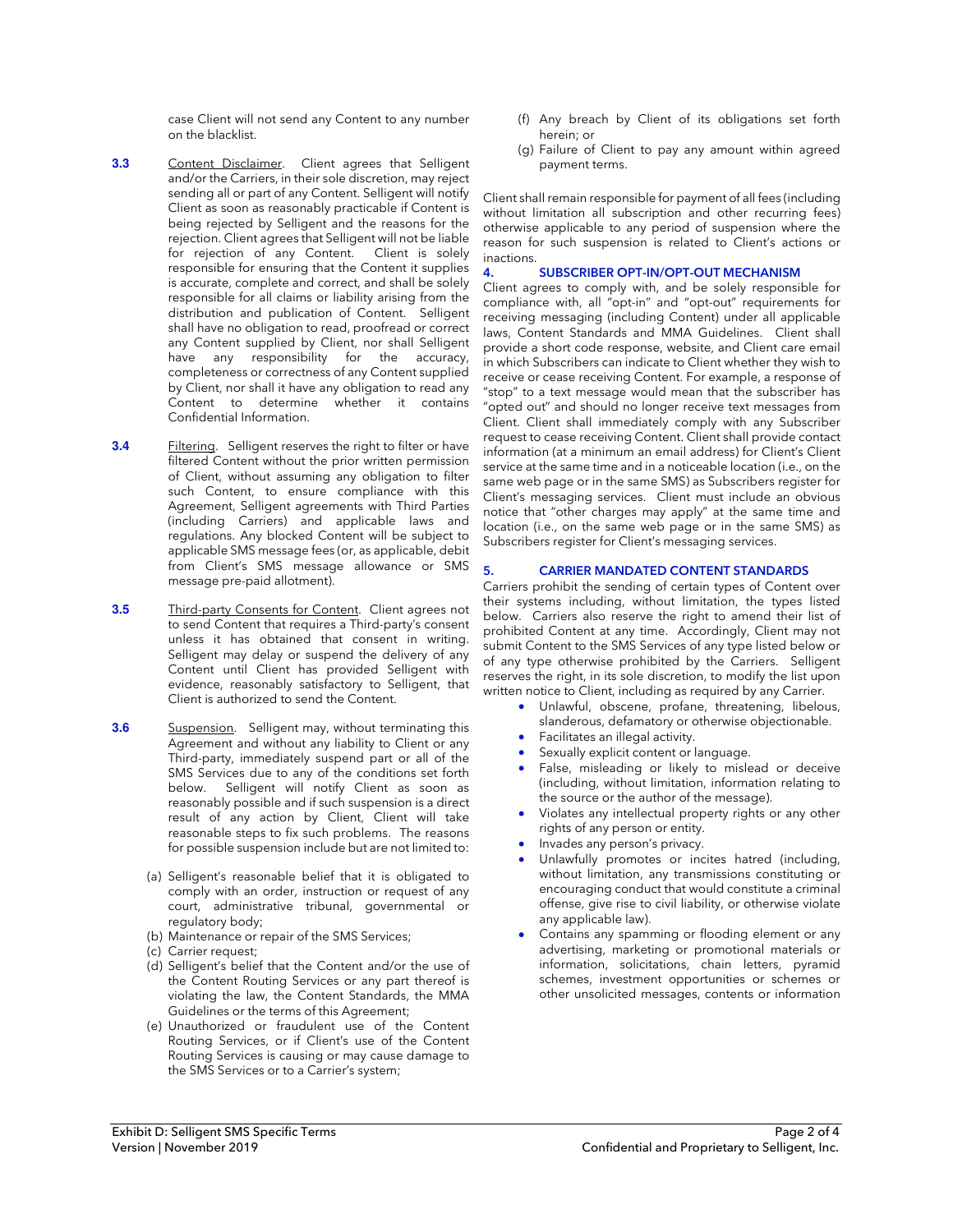and the Subscribers.

- Alcoholic beverage-related (beer, wine, liquor, etc.).
- Tobacco-related (cigarettes, cigars, pipes, chewing tobacco, etc.).
- Guns/weapons-related (firearms, bullets, etc.).
- Illegal drugs-related (marijuana, cocaine, etc.).
- Pornographic-related (adult themes, sexual content, etc.).
- Crime-related (organized crime, notorious characters, etc.).
- Violence-related (certain games, etc.).
- Death-related (funeral homes, mortuaries, etc.).
- Gambling-related (casinos, lotteries, etc.).
- Carrier competitor-related (*e.g.*, providers of telecommunication services, providers of comparison shopping for telecommunications services, etc.).
- Involves a copy or parody of current or past Carrier products or services.
- Involves an implied affiliation, association or endorsement by, or favored status with, any Carrier.

#### **6. CHANGES IN SERVICES**

The SMS Services shall be subject to modification in a manner applicable to all Selligent Clients of the SMS Services, including as a result of changes made by the relevant Carrier(s). If any such change is made which has any effect on the rights and obligations of the parties hereunder, then (i) Selligent shall use commercially reasonable efforts to notify Client in writing of the relevant changes as soon as reasonably practicable, and (ii) such change shall be automatically binding on Client.

#### **7. SUBSCRIBER INFORMATION**

Client shall use and handle all Subscriber information subject to all laws, rules, regulations, codes, guidelines, and all MMA Guidelines and Carrier policies and directives in force from time to time applicable to confidentiality and personal data protection. Client understands and agrees that Carrier(s) shall exclusively own all information that they and their affiliates collect directly from Subscribers, from Subscriber's usage of Interactive Wireless Devices on the Carriers' networks or roaming partner networks, or from Carriers' web site including, without limitation, personally identifiable information, such as name, home and e-mail address, wireless telephone number and residential telephone number. Client shall not authorize or encourage any Third-party to collect any Subscriber information in connection with any of the Services contemplated by this Agreement. If Client collects any such Subscriber information, Client may only use such information to the extent necessary to deliver Content to Subscribers and thereafter must destroy such information. In no event may Client disclose Subscriber information to any Third-party.

#### **8. CLIENT INDEMNITY**

Client, at its own expense, will indemnify, defend and hold harmless Selligent, its affiliates, and their respective employees, representatives, agents, officers and directors against any claims, losses, liabilities, costs, expenses or damages (including reasonable attorney's fees) incurred by reason of any claim, demand, lawsuit or action initiated by Third Parties to the extent based on or relating to: (i) Client's use of the SMS Services; (ii) any breach by Client of any of its representations and warranties in the SMS Terms; (iii) an allegation that all or any part of the Content provided by Client, a message transmission by a Subscriber to Client or Client's use of any SMS Services violates

except with the prior consent of Selligent, Carrier(s) any local, state or federal law, rule, or regulation, the Content Standards and/or the MMA Guidelines.

#### **9. WARRANTIES**

- (a) Client warrants that: (i) it has the full power and authority to enter into this Agreement and upon execution and delivery by Client, this Agreement will constitute the legal, valid, and binding obligation of the Client, enforceable in accordance with its terms; (ii) the execution of this Agreement does not violate any other agreements or obligations to which it is a party; and (iii) it shall perform the obligations set forth in this Agreement. Client represents, warrants and covenants to Selligent that the Content (a) will not contain any material that is obscene, profane, libelous or defamatory; (b) will not violate or infringe any copyright, patent, trademark or trade secret or right of privacy or publicity or any other personal or proprietary right of Selligent or any Third Parties; (c) will comply with the law, Content Standards and MMA Guidelines; and (d) at the time of delivery to Selligent, will not contain any viruses, worms, trap doors, back doors, timers, clocks, counter or other limiting routines, instructions or designs. Client further represents and warrants that it will not use the Content Routing Services, or allow any Third Parties to use the Content Routing Services, in violation of the law, Content Standards or MMA Guidelines to engage in any spamming, mail-bombing, spoofing or any fraudulent, illegal, unauthorized or improper use.
- (b) Selligent warrants that: (i) it has the full power and authority to enter into this Agreement and upon execution and delivery by Client, this Agreement will constitute the legal, valid, and binding obligation of the Client, enforceable in accordance with its terms; and (ii) the execution of this Agreement does not violate any other agreements or obligations to which it is a party.
- (c) **DISCLAIMER OF WARRANTIES**. EXCEPT AS EXPRESSLY SET FORTH IN THIS AGREEMENT, THE APPLICATION AND THE SERVICES ARE PROVIDED "AS IS" AND WITHOUT ANY WARRANTY OF ANY KIND WHATSOEVER, AND SELLIGENT DISCLAIMS ALL OTHER WARRANTIES, EXPRESS, IMPLIED OR STATUTORY, INCLUDING, WITHOUT LIMITATION, THE WARRANTIES OF MERCHANTABILITY, FITNESS FOR A PARTICULAR PURPOSE, AND NONINFRINGEMENT OF THIRD-PARTY RIGHTS. CLIENT ACKNOWLEDGES AND AGREES THAT SELLIGENT MAKES NO REPRESENTATIONS OR WARRANTIES REGARDING THE QUALITY, RELIABILITY, TIMELINESS, OR SECURITY OF THE APPLICATION OR SERVICES AND DOES NOT REPRESENT OR WARRANT THAT THE APPLICATION OR SERVICES WILL BE ERROR-FREE, UNINTERRUPTED, FREE FROM UNAUTHORIZED ACCESS (INCLUDING THIRD-PARTY HACKERS OR DENIAL OF SERVICE ATTACKS), THAT THE CONTENT WILL BE KEPT CONFIDENTIAL OR THAT ALL OR ANY CONTENT WILL BE DELIVERED OR RECEIVED. THIS SECTION SHALL SURVIVE TERMINATION OF THIS AGREEMENT.